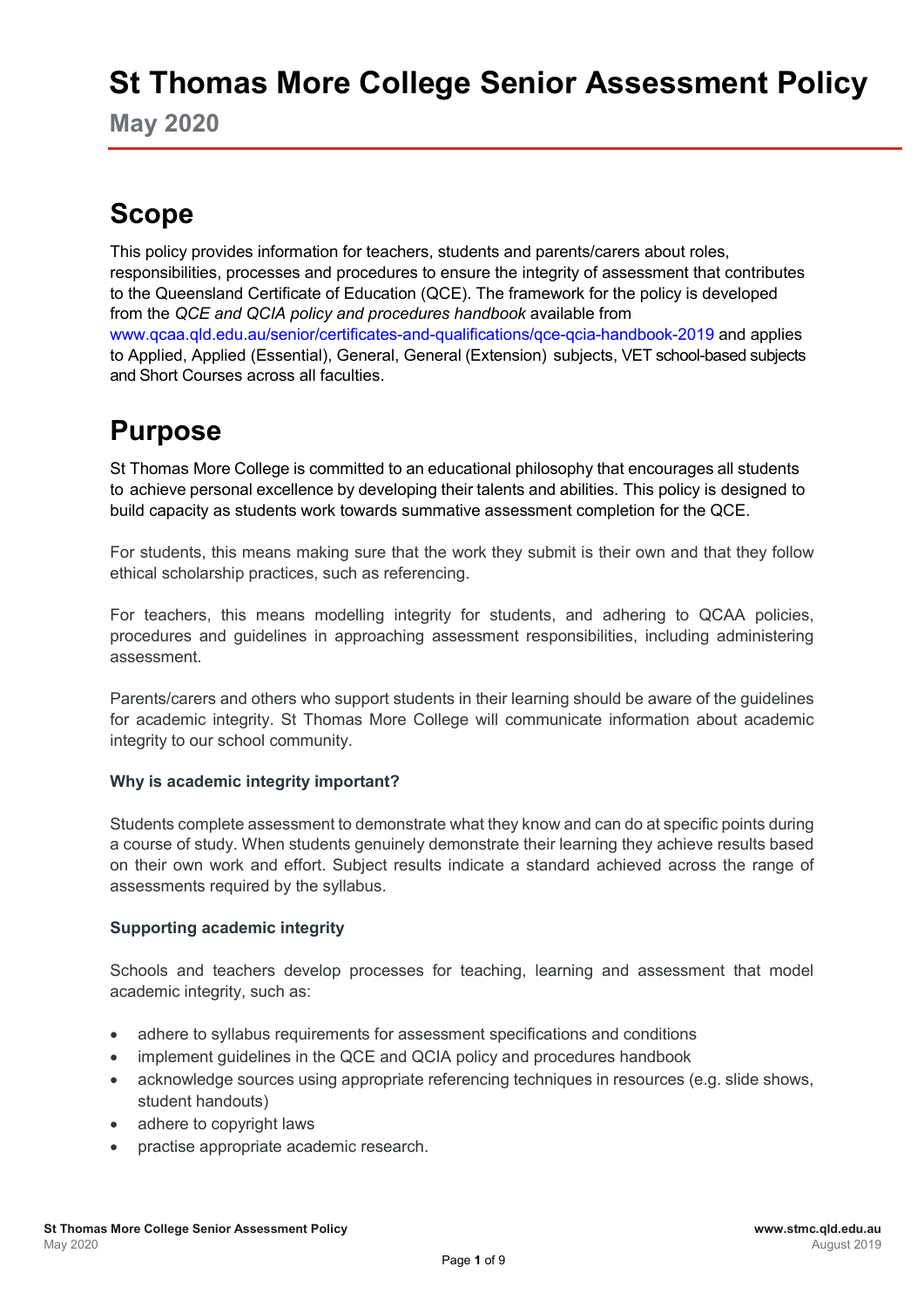#### **What is academic misconduct?**

- Academic misconduct incorporates a broad range of behaviours which can falsely and inappropriately represent student learning.
- It is important that schools, teachers and students understand the different types of academic misconduct, and how they can be avoided.

# **Principles**

St Thomas More College expectations for teaching, learning and assessment are grounded in the principles of academic integrity and excellence.

Assessment includes any examination, practical demonstration, performance or product that allows students to demonstrate the objectives as described by the syllabus. Assessment should be:

- aligned with curriculum and pedagogy
- equitable for all students
- evidence-based, using established standards and continua to make defensible and comparable judgments about students' learning
- ongoing, with a range and balance of evidence compiled over time to reflect the depth and breadth of students' learning
- transparent, to enhance professional and public confidence in the processes used, the information obtained and the decisions made
- informative of where students are in their learning.

High-quality assessment is characterised by three attributes:

- validity, through alignment with what is taught, learnt and assessed
- accessibility, so that each student is given opportunities to demonstrate what they know and can do
- reliability, so that assessment results are consistent, dependable or repeatable.

## **Promoting academic integrity**

St Thomas More College promotes academic integrity by developing students' skills and modelling appropriate academic practices. The following whole-school procedures support this endeavour.

| <b>QCE and QCIA</b><br>policy and<br><b>procedures</b><br>handbook | Policy and procedures                                                                                                                                                                                                                                            |
|--------------------------------------------------------------------|------------------------------------------------------------------------------------------------------------------------------------------------------------------------------------------------------------------------------------------------------------------|
| <b>Location and</b><br>communication<br>of policy                  | The school assessment policy is located on the school website at<br>stmc.qld.edu.au and is included in subject selection guides. All questions<br>regarding this policy should be directed to Academic Leaders or the Assistant<br>Principal - Senior Schooling. |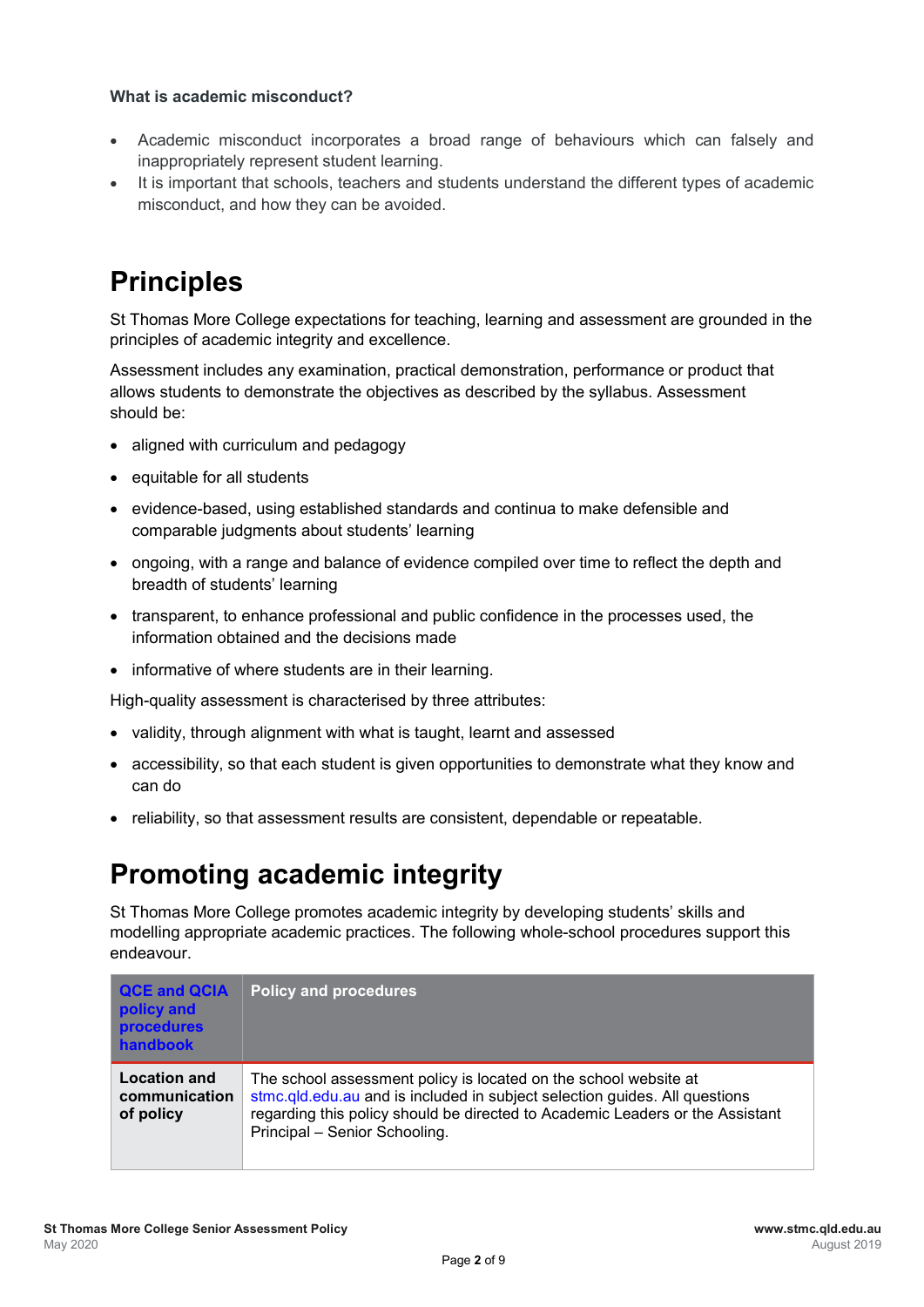|                                                                                                                                 | To ensure the assessment policy is consistently applied, it will be revisited at the<br>beginning of each semester in subject classes. Relevant processes will be<br>revisited:<br>• at enrolment interviews<br>• During SET Planning<br>• when the assessment schedule is published<br>• when each task is handed to students<br>• in the newsletter and by email in response to phases of the assessment cycle.                                                                                                                                                                                                                                                                                         |  |
|---------------------------------------------------------------------------------------------------------------------------------|-----------------------------------------------------------------------------------------------------------------------------------------------------------------------------------------------------------------------------------------------------------------------------------------------------------------------------------------------------------------------------------------------------------------------------------------------------------------------------------------------------------------------------------------------------------------------------------------------------------------------------------------------------------------------------------------------------------|--|
| <b>Expectations</b><br>about<br>engaging in<br>learning and<br>assessment<br>Section 1.2.4<br><b>Section 2</b><br>Section 8.5.1 | St Thomas More College has high expectations for academic integrity and<br>student participation and engagement in learning and assessment. Students<br>become eligible for a QCE when they have accrued the set amount of learning,<br>at the set standard, in a set pattern, while meeting literacy and numeracy<br>requirements. Students are required to complete all course and assessment<br>requirements on or before the due date for their results to contribute credit to the<br>QCE.<br><b>Student responsibility</b><br>Students are expected to:<br>• engage in the learning for the subject or course of study<br>• produce evidence of achievement that is authenticated as their own work |  |
|                                                                                                                                 | • submit responses to scheduled assessment on or before the due date.<br>To emphasise the importance of sound academic practices, staff and students<br>will complete the QCAA academic integrity courses.                                                                                                                                                                                                                                                                                                                                                                                                                                                                                                |  |
| Due dates<br>Section 8.5.2<br>Section 8.5.3                                                                                     | <b>School responsibility</b><br>St Thomas More College is required to adhere to QCAA policies for gathering<br>evidence of student achievement on or before the due date.<br>Due dates for final responses, checkpoints and drafts will be published in the<br>assessment schedule and on the Student and Parent Portals. All students will be<br>provided with their assessment schedule by the end of Week 3 each Semester.                                                                                                                                                                                                                                                                             |  |
|                                                                                                                                 | The assessment schedule will:<br>• align with syllabus requirements<br>• provide sufficient working time for students to complete the task<br>• allow for internal quality assurance processes<br>• enable timelines for QCAA quality assurance processes to be met<br>• be clear to teachers, students and parents/carers<br>• be consistently applied<br>• be clearly communicated by the end of Week 3 each semester<br>• give consideration to allocation of workload.                                                                                                                                                                                                                                |  |
|                                                                                                                                 | <b>Student responsibility</b><br>Students are responsible for:<br>• recording due dates in their diaries<br>• planning and managing their time to meet the due dates<br>• informing the school as soon as possible if they have concerns about<br>assessment load and meeting due dates.                                                                                                                                                                                                                                                                                                                                                                                                                  |  |
|                                                                                                                                 | In cases where students are unable to meet a due date, they will:<br>• inform the classroom teacher and Academic Leader as soon as possible                                                                                                                                                                                                                                                                                                                                                                                                                                                                                                                                                               |  |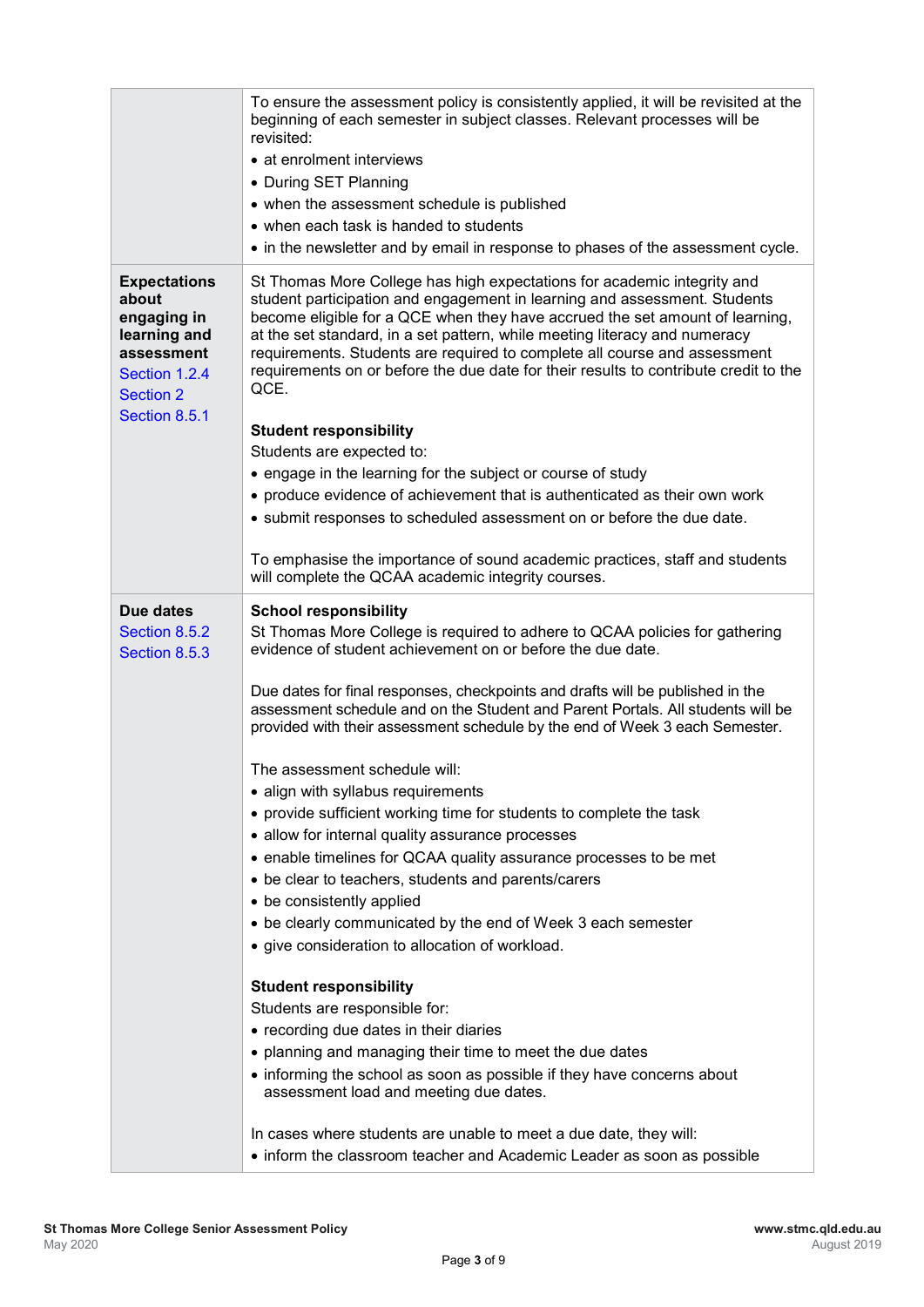|                                                                                    | • provide the school with relevant AARA documentation, e.g. medical certificate<br>• adhere to alternative arrangements for submission of assessment, if<br>applicable, as decided by the school.<br>All final decisions are at the Principal's discretion. Refer to AARA information<br>below.                                                                                                                                                                                                                                                                                                                                                                                                 |
|------------------------------------------------------------------------------------|-------------------------------------------------------------------------------------------------------------------------------------------------------------------------------------------------------------------------------------------------------------------------------------------------------------------------------------------------------------------------------------------------------------------------------------------------------------------------------------------------------------------------------------------------------------------------------------------------------------------------------------------------------------------------------------------------|
| Submitting,<br>collecting and<br>storing<br>assessment<br>information<br>Section 9 | Assessment instruments will provide information about St Thomas More<br>College's arrangements for submission of draft and final responses, including<br>due dates, conditions and file types.<br>All assessment evidence, including draft responses, will be submitted by their<br>due date and where appropriate, via the College's academic integrity software -<br>Turnitin (via Microsoft TEAMs).<br>Draft and final responses for all internal assessment will be collected and stored<br>in each student's folio. Live performance assessments will be recorded and<br>stored as required for QCAA processes. All evidence used for making judgments<br>is stored as per QCAA processes. |
| Appropriate<br>materials<br>Section 7.1<br>Section 8.5.3                           | St Thomas More College is a supportive and inclusive Catholic school. Material<br>and texts are chosen with care in this context by students and staff.                                                                                                                                                                                                                                                                                                                                                                                                                                                                                                                                         |

## **Ensuring academic integrity**

St Thomas More College has procedures to ensure that there is consistent application of the assessment policy and that staff and students optimise opportunities to understand academic integrity. The following procedures are to be applied in this context.

### **Internal assessment administration**

| <b>QCE and QCIA</b><br>policy and<br><b>procedures</b><br>handbook | <b>Policy and procedures</b>                                                                                                                                                                                                                                                                                                                                                                                                                      |
|--------------------------------------------------------------------|---------------------------------------------------------------------------------------------------------------------------------------------------------------------------------------------------------------------------------------------------------------------------------------------------------------------------------------------------------------------------------------------------------------------------------------------------|
| <b>Scaffolding</b><br>Section 7.2.1                                | Scaffolding for assessment helps students understand the process for completing the<br>task. Scaffolding will:<br>• maintain the integrity of the requirements of the task or assessment instrument<br>• allow for unique student responses and not lead to a predetermined response.<br>Across the phases of learning, students will gradually be given more responsibility for<br>understanding the processes required to complete their tasks. |
| <b>Checkpoints</b><br>Section 8.5.3                                | Checkpoints will:<br>• be detailed on student task sheets<br>• monitor student progress<br>• be used to establish student authorship.<br>Students will work on assessment during designated times and show evidence of<br>progress at scheduled checkpoints.<br>Teachers will use these checkpoints to identify and support students to complete<br>their assessment.                                                                             |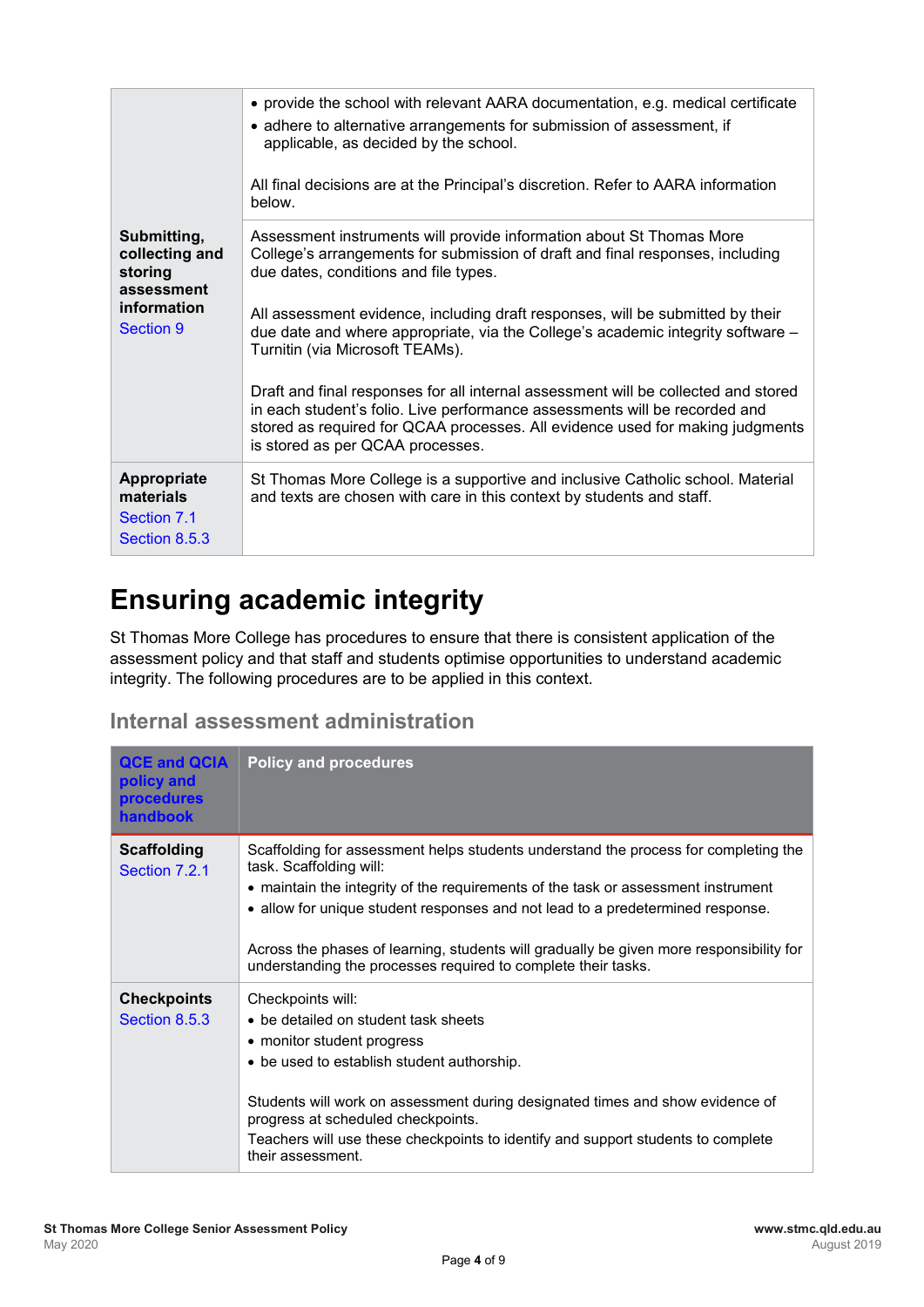|                                                 | Academic Leaders and parents/carers will be contacted if checkpoints are not met.                                                                                                                                                                                                                           |  |
|-------------------------------------------------|-------------------------------------------------------------------------------------------------------------------------------------------------------------------------------------------------------------------------------------------------------------------------------------------------------------|--|
| <b>Drafting</b><br>Section 7.2.2<br>Section 8.3 | Drafting is a key checkpoint. Types of drafts differ depending on subject, e.g. written<br>draft, rehearsal of a performance piece, or a product in development. Drafts might be<br>used as evidence of student achievement in the case of illness or misadventure, or<br>non-submission for other reasons. |  |
|                                                 | Feedback on a draft is:                                                                                                                                                                                                                                                                                     |  |
|                                                 | • provided on a maximum of one draft of each student's response                                                                                                                                                                                                                                             |  |
|                                                 | • a consultative process that indicates aspects of the response to be improved or<br>further developed                                                                                                                                                                                                      |  |
|                                                 | • delivered in a consistent manner and format for all students                                                                                                                                                                                                                                              |  |
|                                                 | • provided within two weeks of a submission of a draft.                                                                                                                                                                                                                                                     |  |
|                                                 | Feedback on a draft must not:                                                                                                                                                                                                                                                                               |  |
|                                                 | • compromise the authenticity of a student response                                                                                                                                                                                                                                                         |  |
|                                                 | • introduce new ideas, language or research to improve the quality and integrity of<br>the student work                                                                                                                                                                                                     |  |
|                                                 | • edit or correct spelling, grammar, punctuation and calculations                                                                                                                                                                                                                                           |  |
|                                                 | $\bullet$ allocate a mark.                                                                                                                                                                                                                                                                                  |  |
|                                                 | A copy of the feedback will be stored with a hard copy of the draft in the student's<br>folio.                                                                                                                                                                                                              |  |
|                                                 | Parents and caregivers will be notified by email about non-submission of drafts and<br>the processes to be followed.                                                                                                                                                                                        |  |
| <b>Managing</b><br>response<br>length           | Students must adhere to assessment response lengths as specified by syllabus<br>documents. The procedures below support students to manage their response<br>length.                                                                                                                                        |  |
| Section 7.2.3                                   | • All assessment instruments indicate the required length of the response.                                                                                                                                                                                                                                  |  |
|                                                 | • Teaching and learning programs embed subject-specific strategies about<br>responding purposefully within the prescribed conditions of the task.                                                                                                                                                           |  |
|                                                 | • Model responses within the required length are available where possible.                                                                                                                                                                                                                                  |  |
|                                                 | • Feedback about length is provided by teachers at checkpoints.                                                                                                                                                                                                                                             |  |
|                                                 | After all these strategies have been implemented, if the student's response exceeds<br>the word length required by the syllabus, the school will either;                                                                                                                                                    |  |
|                                                 | mark only the work up to the required length, excluding evidence over the<br>$\bullet$<br>prescribed limit                                                                                                                                                                                                  |  |
|                                                 | or<br>• allow a student to redact their response to meet the required length, before a<br>judgement is made on the student work.                                                                                                                                                                            |  |
|                                                 | And, annotate any such student work submitted for confirmation purposes to clearly<br>indicate the evidence used to determine a mark.                                                                                                                                                                       |  |
| <b>Authenticating</b><br>student<br>responses   | Accurate judgments of student achievement can only be made on student<br>assessment responses that are authenticated as their own work.                                                                                                                                                                     |  |
| Section 7.3.1                                   | St Thomas More College uses the authentication strategies promoted by the QCAA.<br>The authentication strategies will be specified on assessment instruments.                                                                                                                                               |  |
|                                                 | In cases where a student response is not authenticated as a student's own work,<br>procedures for managing alleged academic misconduct will be followed.                                                                                                                                                    |  |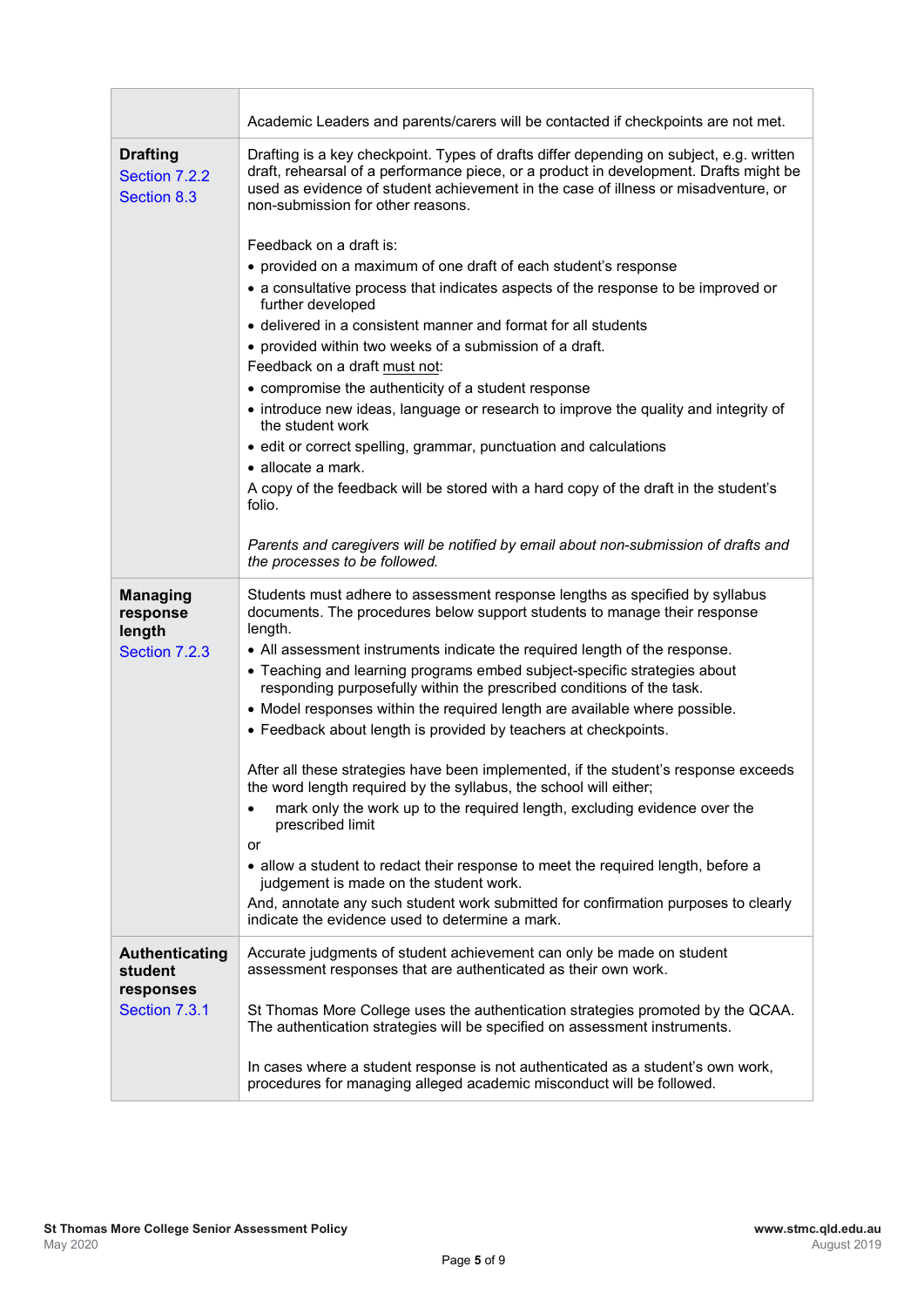| <b>Access</b><br>arrangements<br>and<br>reasonable<br>adjustments,<br>including<br>illness and<br>misadventure<br>(AARA)<br>Section 6 | <b>Applications for AARA</b><br>St Thomas More College is committed to reducing barriers to success for all<br>students. AARA are actions taken by the school to minimise, as much as<br>possible, barriers for a student whose disability, impairment, medical condition or<br>other circumstances may affect their ability to read, respond to or participate in<br>assessment.<br>The college follows the processes as outlined in the QCE and QCIA policy and<br>procedures handbook available from www.qcaa.qld.edu.au/senior/certificates-<br>and-qualifications/qce-qcia-handbook-2019.<br>The College Principal manages all approval of AARA for students.<br>All AARA applications must be accompanied by the relevant supporting<br>documentation (outlined in Section 6.5.1) and made as far in advance as<br>possible to meet the QCAA published timelines. All evidence used to make<br>decisions is recorded in the student's file by the principal or their delegate.<br>Students are not eligible for AARA on the following grounds:<br>• unfamiliarity with the English language<br>• teacher absence or other teacher-related issues<br>• matters that the student could have avoided (e.g. misreading an examination<br>timetable, misreading instructions in examinations)<br>• matters of the student's or parent's/carer's own choosing (e.g. family holidays,<br>sporting or cultural activity commitments)<br>• matters that the school could have avoided (e.g. incorrect enrolment in a<br>subject).<br>Applications for extensions to due dates for unforeseen illness and<br>misadventure<br>Students and parents/carers must contact the principal's delegate (Assistant<br>Principal – Senior Schooling) as soon as possible and submit the relevant<br>supporting documentation.<br>Copies of the medical report template, and other supporting documentation are<br>available from the school, and on the College website (www.stmc.qld.edu.au). |
|---------------------------------------------------------------------------------------------------------------------------------------|----------------------------------------------------------------------------------------------------------------------------------------------------------------------------------------------------------------------------------------------------------------------------------------------------------------------------------------------------------------------------------------------------------------------------------------------------------------------------------------------------------------------------------------------------------------------------------------------------------------------------------------------------------------------------------------------------------------------------------------------------------------------------------------------------------------------------------------------------------------------------------------------------------------------------------------------------------------------------------------------------------------------------------------------------------------------------------------------------------------------------------------------------------------------------------------------------------------------------------------------------------------------------------------------------------------------------------------------------------------------------------------------------------------------------------------------------------------------------------------------------------------------------------------------------------------------------------------------------------------------------------------------------------------------------------------------------------------------------------------------------------------------------------------------------------------------------------------------------------------------------------------------------------------------------------------------------------------------------------|
| <b>Managing non-</b><br>submission of<br>assessment by<br>the due date<br><b>Section 8.5</b>                                          | Teachers will collect progressive evidence of student responses to assessment<br>instruments at the prescribed checkpoints.<br>The checkpoints on the instrument-specific task sheets provide details of the<br>evidence that will be collected.<br>In circumstances where students are enrolled in a subject but do not submit a<br>final response to an assessment (other than unseen examinations) and where<br>evidence of student work:<br>• provided by the student for the purposes of authentication during the<br>assessment preparation period is available, teachers make judgments based<br>on this<br>• was not provided by the student on or before the due date as specified by the<br>school and no other evidence is available, 'Not-Rated' (NR) must be entered in<br>the Student Management system by the date published in the SEP calendar.                                                                                                                                                                                                                                                                                                                                                                                                                                                                                                                                                                                                                                                                                                                                                                                                                                                                                                                                                                                                                                                                                                                 |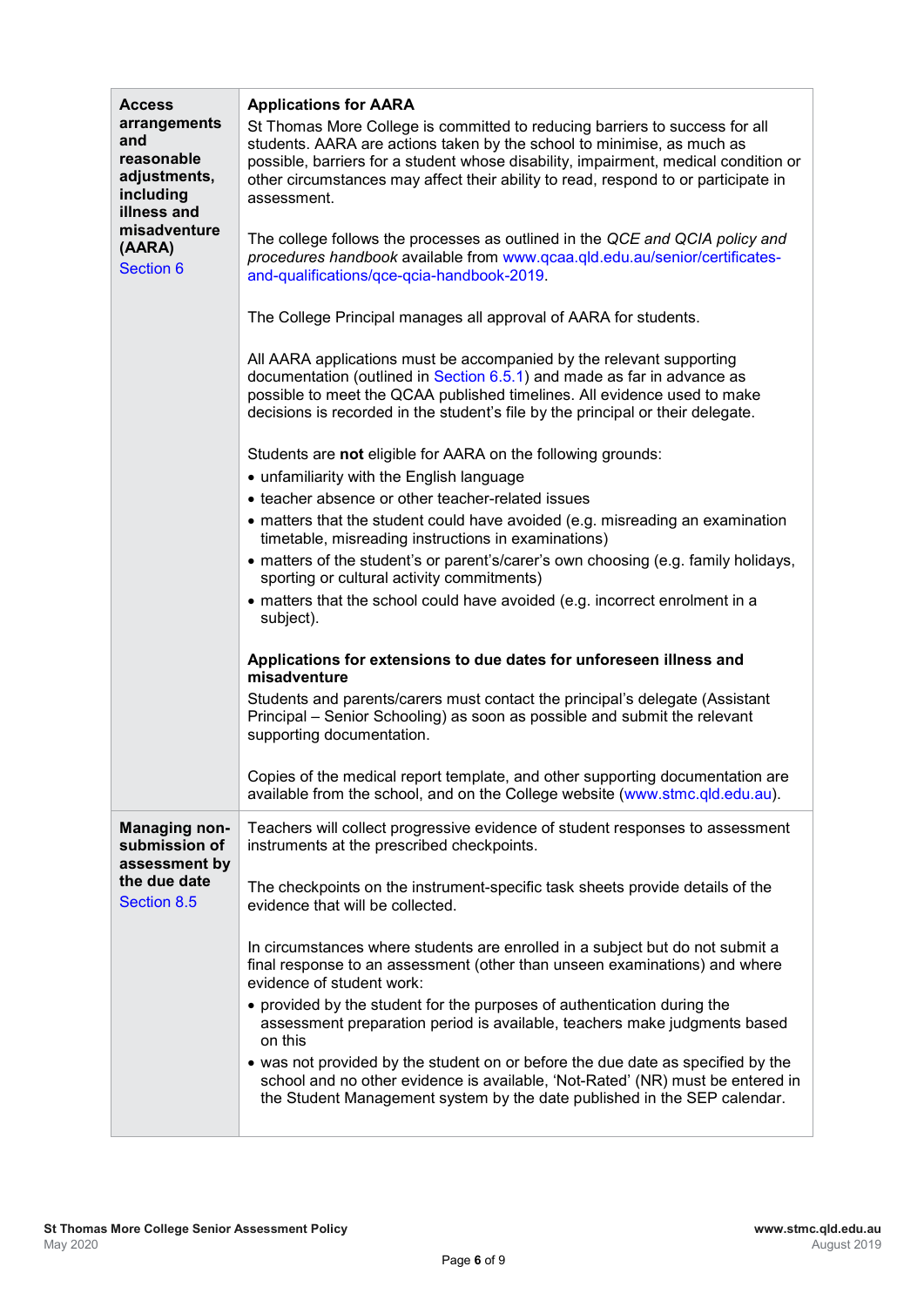|                                                             | In circumstances where a student response is judged as NR, the student<br>will not meet the requirements for that subject.                                                                                                                                                                                                                                                                                                                                                                                                                                                                                                                  |  |
|-------------------------------------------------------------|---------------------------------------------------------------------------------------------------------------------------------------------------------------------------------------------------------------------------------------------------------------------------------------------------------------------------------------------------------------------------------------------------------------------------------------------------------------------------------------------------------------------------------------------------------------------------------------------------------------------------------------------|--|
| Internal quality<br>assurance<br>processes<br>Section 8.5.3 | St Thomas More College's quality management system ensures valid,<br>accessible and reliable assessment of student achievement. This includes:<br>• quality assurance of all assessment instruments before they are administered<br>to students using quality assurance tools provided by the QCAA<br>• quality assurance of judgments about student achievement.<br>All marks for summative internal assessment for General and General<br>(Extension) subjects are provisional until they are confirmed by the QCAA.<br>Results for Applied and Applied (Essential) subjects and Short Courses may be<br>subject to advice from the QCAA. |  |
| <b>Review</b><br>Section 9.1<br>Section 9.2<br>Section 9.5  | St Thomas More College internal review processes for student results (including<br>NR) for all General subjects (Units 1 and 2), Applied subjects, and Short Courses<br>is equitable and appropriate for our local context.                                                                                                                                                                                                                                                                                                                                                                                                                 |  |

### **External assessment administration**

| <b>QCE and QCIA</b><br>policy and<br><b>procedures</b><br><b>handbook</b>                                                                                                  | <b>Policy and procedures</b>                                                                                                                                                                                                                              |
|----------------------------------------------------------------------------------------------------------------------------------------------------------------------------|-----------------------------------------------------------------------------------------------------------------------------------------------------------------------------------------------------------------------------------------------------------|
| <b>External</b><br>assessment is<br>developed by<br>the QCAA for<br>all General and<br>General<br>(Extension)<br>subjects<br>Section 7.3.2<br>Section 10.3<br>Section 10.4 | See the QCE and QCIA policy and procedures handbook (Section 7.3.2) and follow the<br>External assessment - administration guide for processes, roles and responsibilities of the<br>school external assessment (SEA) coordinator, teachers and students. |
| See also:<br>External<br>assessment<br>administration<br><i>guide</i> (provided<br>to schools each<br>year)                                                                |                                                                                                                                                                                                                                                           |

### **Managing academic misconduct**

St Thomas More College is committed to supporting students to complete assessment and to submit work that is their own, and minimising opportunities for academic misconduct. There may be a situation when a student inappropriately and falsely demonstrates their learning. The following are some examples of academic misconduct along with the procedures for managing them: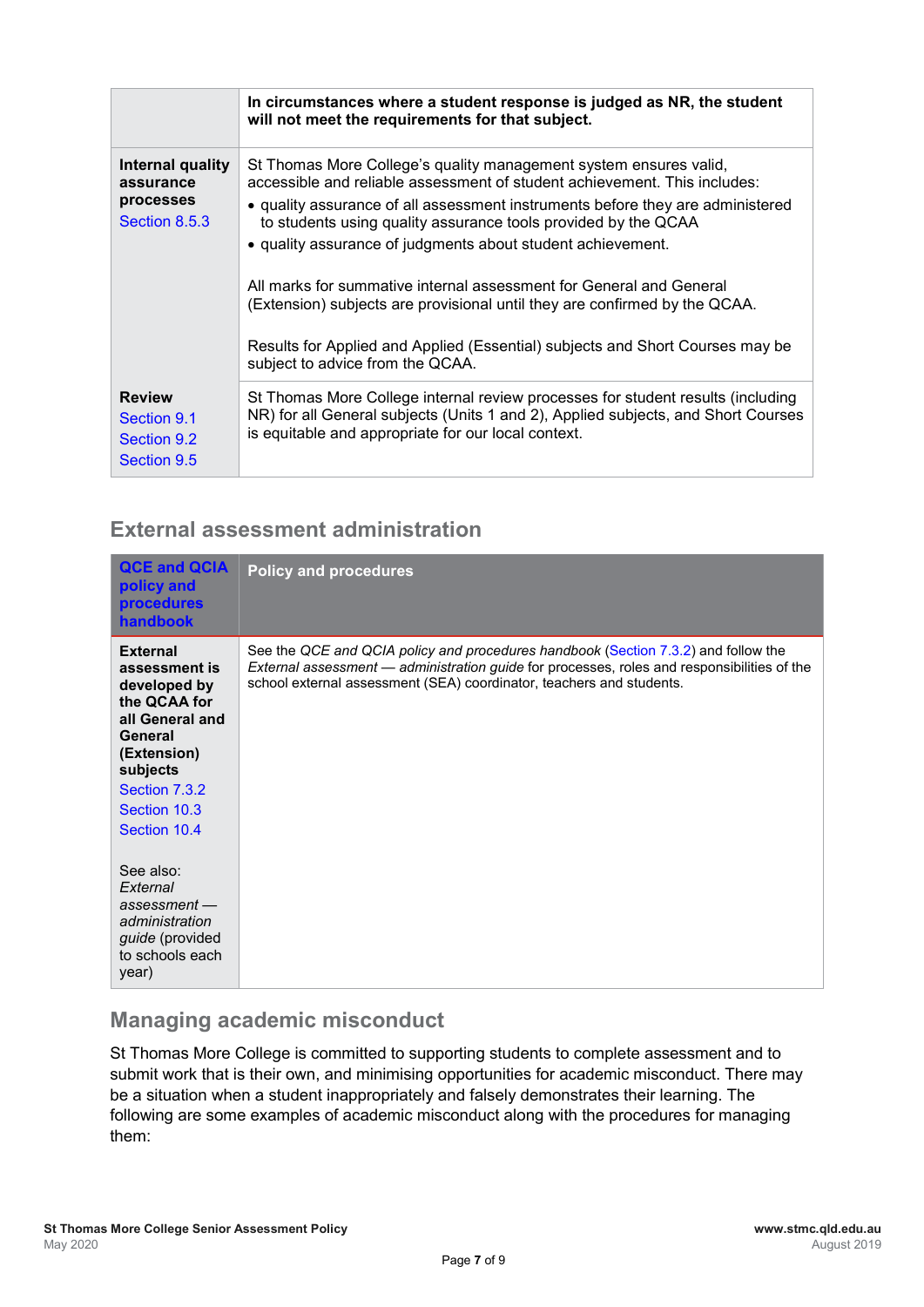|                                                                            | <b>Types of misconduct</b>                                                                                                                                                                                                                                                                                                                                                                                                                                                                                                              | Procedures for managing academic<br>misconduct                                                                                                                                                                                                                                                                                                                                                                                                                                                                                                            |
|----------------------------------------------------------------------------|-----------------------------------------------------------------------------------------------------------------------------------------------------------------------------------------------------------------------------------------------------------------------------------------------------------------------------------------------------------------------------------------------------------------------------------------------------------------------------------------------------------------------------------------|-----------------------------------------------------------------------------------------------------------------------------------------------------------------------------------------------------------------------------------------------------------------------------------------------------------------------------------------------------------------------------------------------------------------------------------------------------------------------------------------------------------------------------------------------------------|
| <b>Cheating while</b><br>under<br>supervised<br>conditions                 | A student:<br>• begins to write during perusal time or<br>continues to write after the instruction to<br>stop writing is given<br>• uses unauthorised equipment or materials<br>• has any notation written on the body,<br>clothing or any object brought into an<br>assessment room<br>• communicates with any person other than<br>a supervisor during an examination, e.g.<br>through speaking, signing, electronic<br>device or other means such as passing<br>notes, making gestures or sharing<br>equipment with another student. | For authorship issues<br>When authorship of student work cannot be<br>established or a response is not entirely a<br>student's own work the college will provide<br>an opportunity for the student to demonstrate<br>that the submitted response is their own<br>work.<br>For all instances of academic<br>misconduct<br>Results will be awarded using any evidence<br>from the preparation of the response that is<br>available that is verifiably the student's own<br>work and that was gathered in the<br>conditions specified by the syllabus, on or |
| <b>Collusion</b>                                                           | When:<br>• more than one student works to produce a<br>response and that response is submitted<br>as individual work by one or multiple<br>students<br>• a student assists another student to<br>commit an act of academic misconduct a<br>student gives or receives a response to<br>an assessment.                                                                                                                                                                                                                                    | before the due date.<br>For instances of academic misconduct<br>during examinations<br>Students will be awarded a Not-Rated (NR).<br>See the QCE and QCIA policy and<br>procedures handbook (Section 8.5.1 and<br>Section 8.5.2). Where appropriate, the<br>school's behaviour management policy will<br>be implemented. You will be referred to the                                                                                                                                                                                                      |
| <b>Contract</b><br>cheating                                                | A student:<br>• pays for a person or a service to complete<br>a response to an assessment<br>• sells or trades a response to an<br>assessment.                                                                                                                                                                                                                                                                                                                                                                                          | RTC immediately. The Academic Leader<br>and/or Assistant Principal will be informed.<br>Your parents/ caregivers will be notified.<br>You are required to complete a RTP plan,<br>this will be negotiated with the Academic<br>Leader/ Assistant Principal and then signed                                                                                                                                                                                                                                                                                |
| <b>Copying work</b>                                                        | A student:<br>• deliberately or knowingly makes it<br>possible for another student to copy<br>responses<br>• looks at another student's work during an<br>exam<br>• copies another student's work during an<br>exam.                                                                                                                                                                                                                                                                                                                    | by your parents/ caregivers.                                                                                                                                                                                                                                                                                                                                                                                                                                                                                                                              |
| <b>Disclosing or</b><br>receiving<br>information<br>about an<br>assessment | A student:<br>• gives or accesses unauthorised<br>information that compromises the integrity<br>of the assessment, such as stimulus or<br>suggested answers/responses, prior to<br>completing a response to an assessment<br>• makes any attempt to give or receive<br>access to secure assessment materials.                                                                                                                                                                                                                           |                                                                                                                                                                                                                                                                                                                                                                                                                                                                                                                                                           |
| <b>Fabricating</b>                                                         | A student:<br>• invents or exaggerates data<br>• lists incorrect or fictitious references.                                                                                                                                                                                                                                                                                                                                                                                                                                              |                                                                                                                                                                                                                                                                                                                                                                                                                                                                                                                                                           |
| Impersonation                                                              | A student:<br>• arranges for another person to complete<br>a response to an assessment in their<br>place, e.g. impersonating the student in a<br>performance or supervised assessment.                                                                                                                                                                                                                                                                                                                                                  |                                                                                                                                                                                                                                                                                                                                                                                                                                                                                                                                                           |